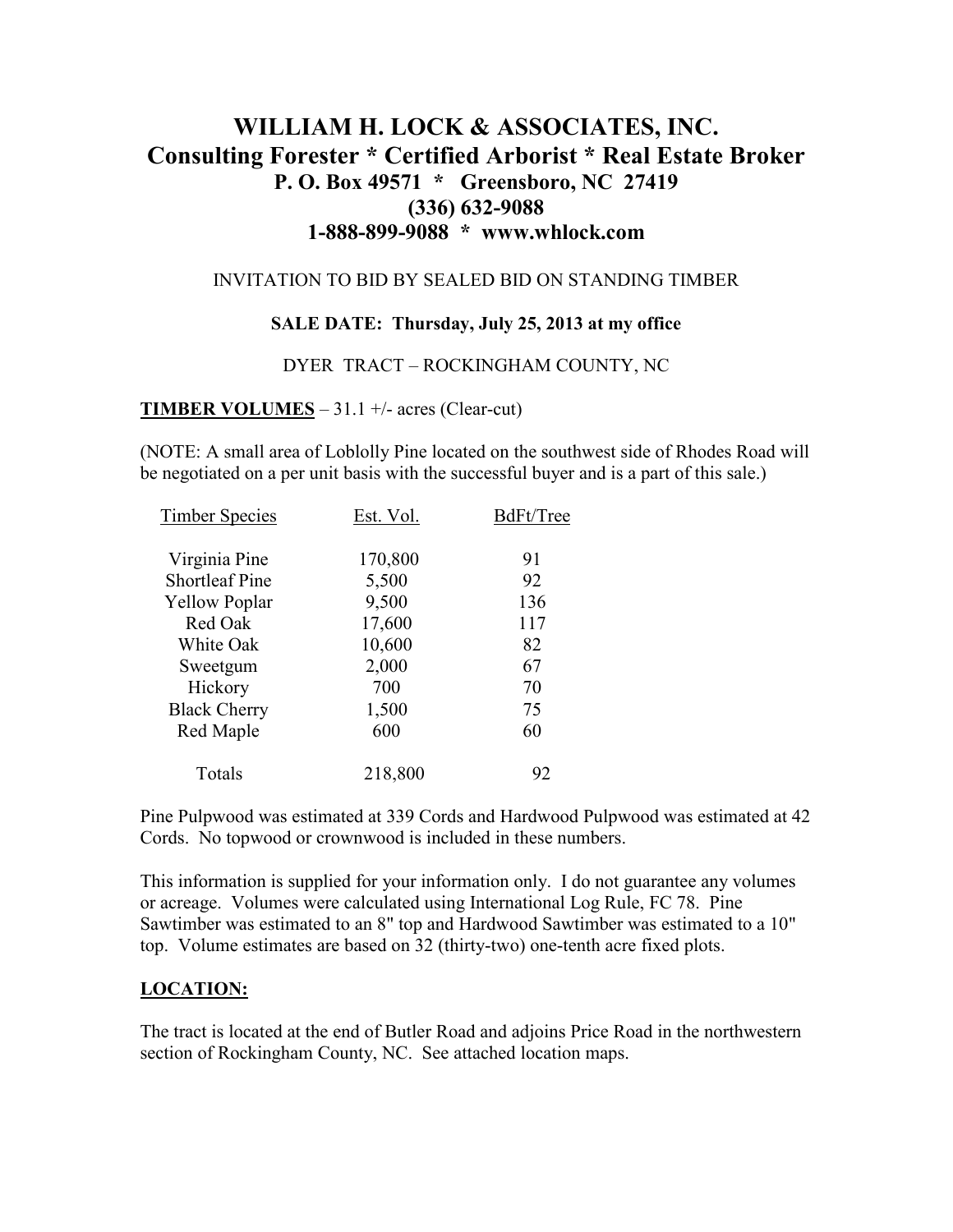Page Two Dyer Tract - Timber Sale Sale Date: Thursday – July 25, 2013

# **BIDS:**

The Dyer Tract is being sold on a lump sum sealed bid basis. Bids will be accepted by **regular mail** if received by 5:00 pm on Wednesday, July 24, 2013 **OR** bids will be accepted by **email (whlock@whlock.com), telephone (336-632-9088), fax (336-632- 9088), or in-person** at my office until 11:00 am on Thursday, July 25, 2013. At 11:00 am on Thursday, July 25, 2013 all bids received will be recorded. The successful bidder will be notified within 24 hours of the bid openings. A 10% deposit may be requested to be delivered to William H. Lock & Associates, Inc. within 72 hours of the bid opening. The balance of the sales price is to be delivered at the sale closing. The seller reserves the right to refuse or accept any and all bids. Seller will consider all bids. The seller will be responsible for the timber deed preparation, revenue stamps if recorded, and the forestry consultant fees. The buyer will be responsible for all other closing costs. A \$1,000 performance deposit will be payable at closing and held in a non-interest bearing trust account until satisfactory completion of logging. The performance deposit does not limit the buyer's liability. William H. Lock & Associates, Inc. has the express permission to spend this performance deposit for any items deemed solely by them to be in need of treatment and/or repair, such as seeding, road restoration, etc. Buyer will be given prior notification before any funds are spent.

## **PLACE OF SALE:**

The timber sale will be held at the office of William H. Lock & Associates, Inc. in Greensboro, NC. The office address is 375 S. Swing Road, Greensboro, NC 27409. Telephone and Fax: 336-632-9088; Email: whlock@whlock.com

## **CONDITIONS OF SALE**:

1. The Buyer shall have 24 months from the date of the timber deed to cut and remove all merchantable timber within the "Sale Areas". Buyer will be allowed to cross existing creeks to get access to individual sale area blocks. Prior approval will need to be obtained from WHLock & Associates, Inc. for these creek crossing locations. Sale boundaries have been painted red and necessary property lines have been flagged pink. No red painted or pink flagged trees marking these boundaries are to be cut and no trees beyond these markings are to be cut or damaged.

2. The Buyer shall access the tract from Butler Road or Price Road. The "thinning" shall be accessed from Rhodes Road. All access roads will need to be installed and maintained according to all North Carolina Best Management Practices, Forest Practice Guidelines, and any applicable river basin or watershed rules. All existing roadways must remain open and passable by ordinary traffic at all times. The roadways must be left in similar condition at the completion of the harvesting operation as they were at the beginning of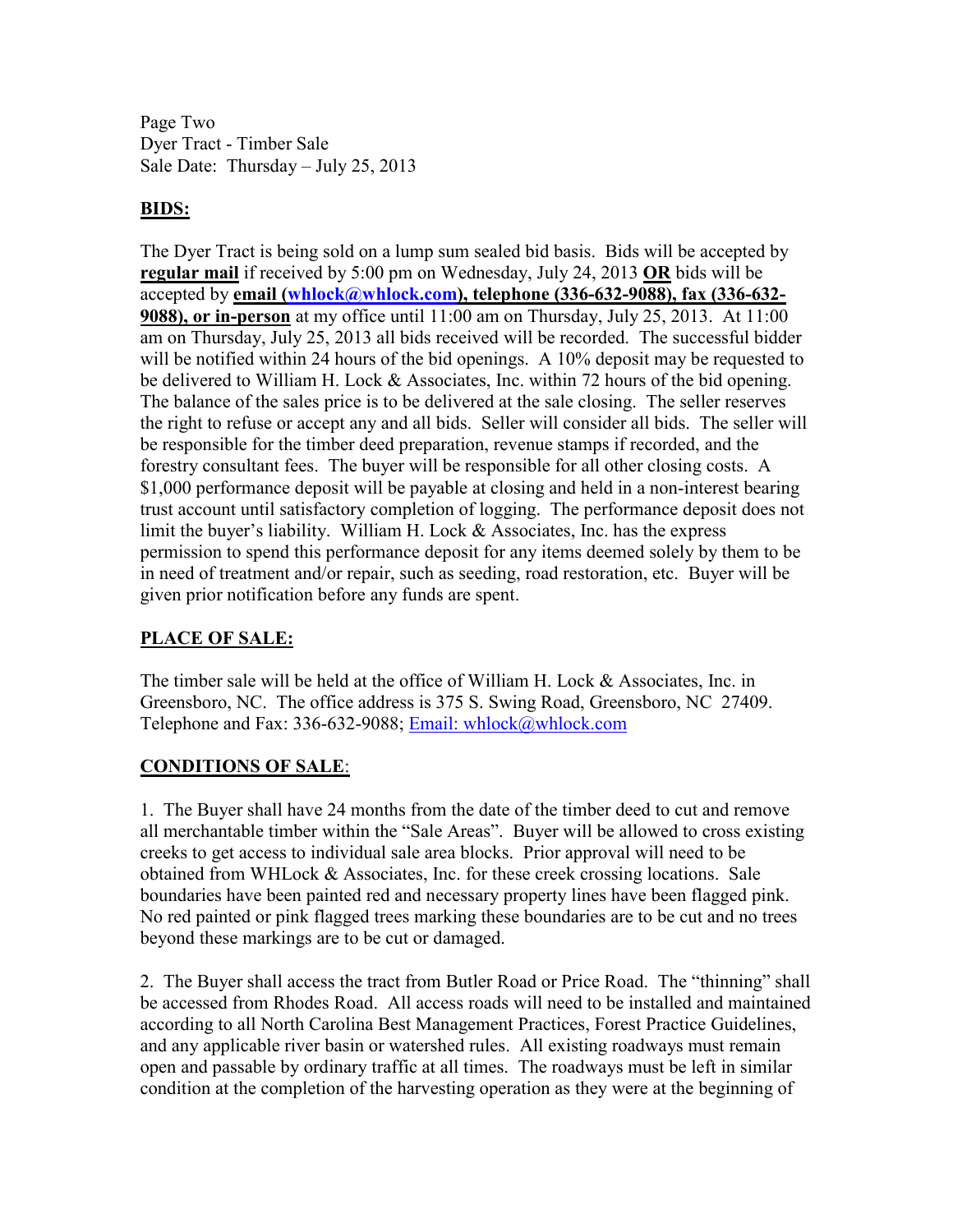Page Three Dyer Tract – Timber Sale Sale Date: Thursday, July 25, 2013

the harvesting operation, reasonable wear and tear accepted. Call W.H. Lock if questions concerning access routes.

3. The Buyer is responsible for maintaining a clean site. No equipment parts, trash, tires or other debris shall be left on the property. It shall be the Buyer's responsibility to clean up any hazardous material or chemical waste spills including but not limited to Diesel Fuel, Hydraulic Fluid, Machine Oil, and/or Gasoline upon the subject property. Responsibility will include any required remediation including but not limited to the removal of contaminated soils.

4. Harvesting operations must not interfere with any farming operations and farming operations must not interfere with any harvesting operations. Decking, loading or hauling will not be permitted in any existing open fields or pastures immediately adjacent to the timber unless approved by William H. Lock & Associates, Inc. If approved, open areas must be free of logging debris, smoothed when completed, and re-seeded if necessary. All loading decks and truck parking areas must be reseeded when the harvesting operation is completed.

5. The Buyer is responsible for following all Federal, State, and local regulations regarding timber harvesting activities. If required, Buyer is responsible for obtaining any necessary permits or licenses required for timber harvesting. All logging operations must conform to North Carolina Best Management Practices, Forest Practices Guidelines, and any applicable river basin or watershed rules. In the event that a non-compliance situation is identified on the tract as a result of the harvesting operation, William H. Lock & Associates, Inc. will have the express right to suspend the harvesting operation until the situation is brought into compliance. No trees or other logging debris shall be left in or across the property boundary, sale cutting lines or access roads and paths.

6. All necessary property lines and corners have been marked with pink flagging. No flagged or painted trees denoting the property and/or sale boundary shall be cut and no trees outside the boundary lines shall be cut. If trees marking the property lines or sale boundary are cut, North Carolina timber trespass laws may apply. No trees shall be cut to fall on a neighboring landowner's property or where potential damage may occur. If existing property corners are damaged or removed as a result of the harvesting operation, Buyer agrees to replace the markers at the correct surveyed location at their own expense.

7. Buyer agrees to notify William H. Lock & Associates, Inc., P. O. Box 49571, Greensboro, NC 27419 at least 3 days in advance of the beginning of the harvesting operation and at least 3 days in advance of the completion of the harvesting operation. The buyer and/or logger must complete a pre-harvest inspection with WHL & Associates prior to beginning any logging activity.